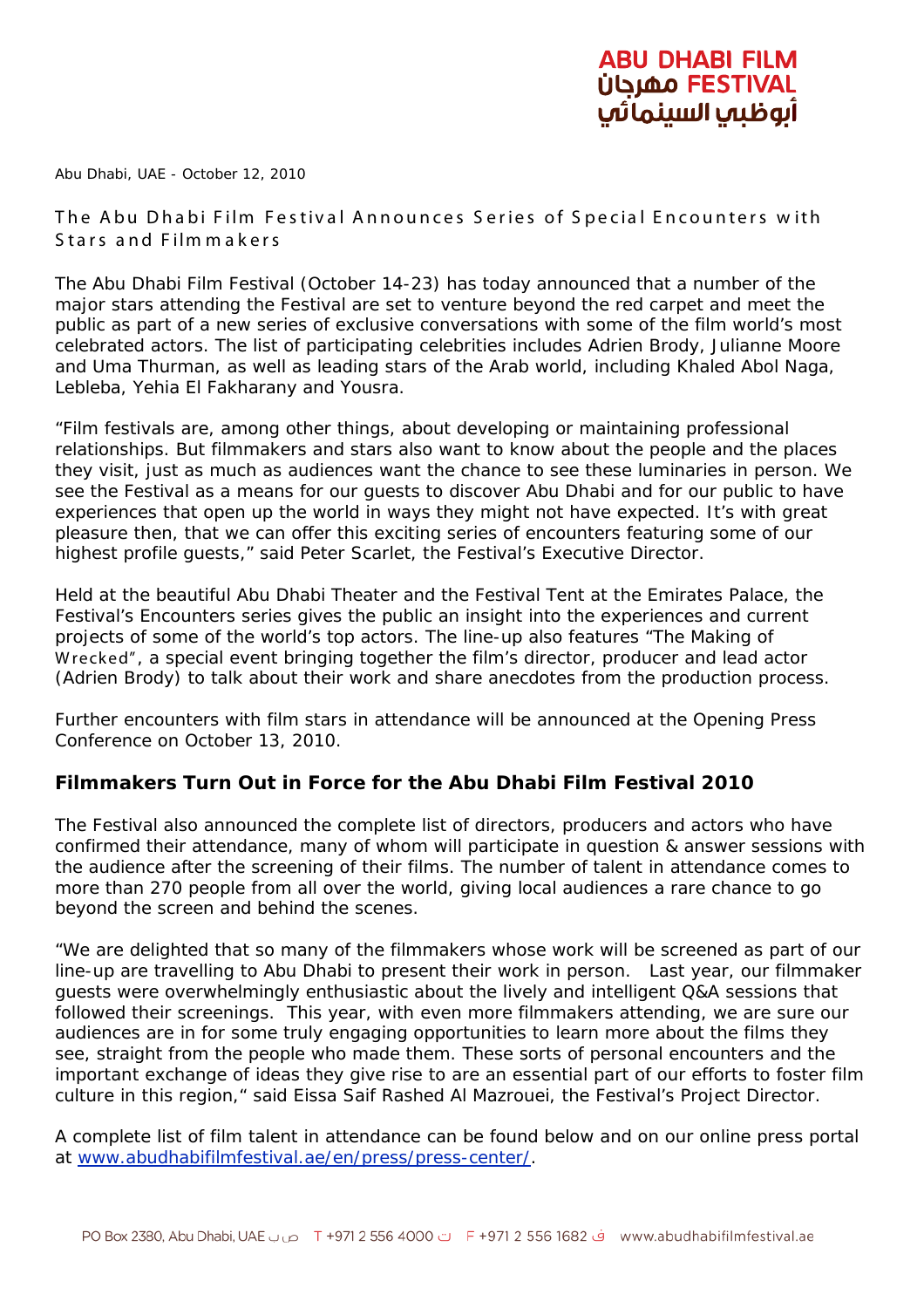

Event Details

A CONVERSATION WITH YOUSRA AND YEHIA EL FAKHARANY WITH KHALED ABOL NAGA October 15, 4:00 p.m., Abu Dhabi Theater

THE MAKING OF *WRECKED* Featuring: Michael Greenspan (Director), Adrien Brody (Actor) and Kyle Mann (Producer) October 16, 2:00 p.m., Abu Dhabi Theater

A CONVERSATION WITH LEBLEBA October 17, 2:00pm, Festival Tent

A CONVERSATION WITH JULIANNE MOORE October 18, 2:30 p.m., Festival Tent

A CONVERSATION WITH ABBAS KIAROSTAMI Featuring: a screening of Hamideh Razavi's *Original Certified Copy*, shot during the making of Kiarostami's *Certified Copy* October 19, 3:00 p.m., Festival Tent

A CONVERSATION WITH UMA THURMAN October 22, 2:00 p.m., Abu Dhabi Theater

Encounters are free to the public on a first-come, first-served basis. Tickets for Encounters at the Abu Dhabi Theater must be picked up at that venue's box office and are available as of October 14.

Tickets for Encounters at the Festival Tent must be picked up at the Emirates Palace box office on the day of the event.

ABOUT THE FESTI VAL

The Abu Dhabi Film Festival (formerly the Middle East International Film Festival) was established in 2007, with the aim of helping to create a vibrant film culture throughout the region. The event, presented each October by the Abu Dhabi Authority for Culture and Heritage (ADACH) - recently described by Newsweek as the leading cultural organization in the Arab world - under the patronage of H.E. Sheikh Sultan Bin Tahnoon Al Nahyan, is committed to curating exceptional programs to engage and educate the local community, inspire filmmakers and nurture the growth of the regional film industry.

As the only Festival in the region where works by Arab filmmakers are represented equally in competition with those by major talents of world cinema, the Festival offers Abu Dhabi's diverse and enthusiastic audiences a means of engaging with their own and others' cultures through the art of cinema. At the same time, a strong focus on the bold new voices of Arab cinema connects with Abu Dhabi's role as a burgeoning cultural capital in the region and marks the Festival as a place for the world to discover and gauge the pulse of recent Arab film.